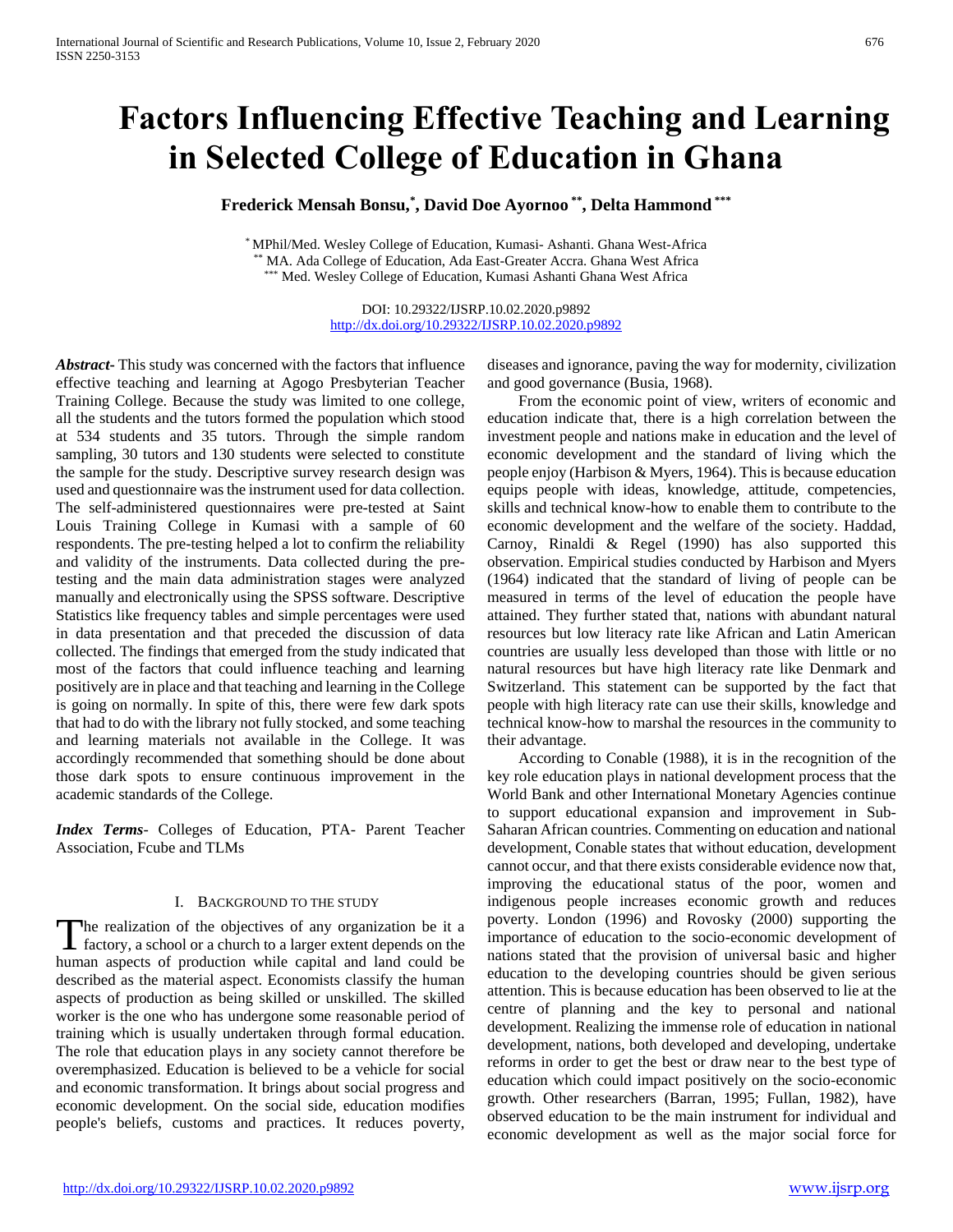equalization of opportunity. It is no doubt therefore that the developing countries contract loans to reform their education in order to achieve the above stated goals.

 Chumun (1995) noted that many developing countries like Tanzania, Kenya, Sri Lanka, Mauritius and Nigeria to mention but just a few, have undertaken reforms in their education especially in the areas of assessment and school curricula. All these reforms are undertaken in order to make education become relevant to their socio-economic needs. Ghana also being a developing country is no exception in educational innovations. Since 1951, Ghana had made a number of reforms in her education. Some of these reforms are the Accelerated Development Plan (ADP) launched in 1951 and the 1961 Education Act which made education fee-free and compulsory at the basic level. Between 1967 and 1987, a number of educational committees were set up to review education in the country with the view to making education more relevant to the need and aspirations of the people. In the Colleges of Education l for instance, an in-in-out programme was designed and implemented in 2001 to replace the old system in which the students spend the whole 3 years on campus to receive face-toface tuition from tutors. Simply put, the in-in-out programme is a 3 year programme designed by the Ministry of Education and Ghana Education Service as enshrined in the fCUBE policy document. As the name suggests, the first two years are spent on the college campuses while the third year is spent outside the college campus.

 During the first two years in college, teacher trainees are taught using the conventional face-to-face methods. In the third year, however, teacher trainees undergo one year internship in schools of attachment where they practice how to teach but continue their studies based on distance learning methodology. It is worthy, however to note; the "out" component of the "in-in-out" programme is designed to replace the previous 12 week practical teaching which was found inadequate to teacher trainees to acquire the required skills for teaching in our schools.

 The rationale of the programme is to produce qualified and effective teachers for basic schools through competency based training. In view of this, emphasis is on integrating content with methodology leading to the development of practical teaching skills. Therefore, during the period of the out programme which lasts for a whole academic year, teacher trainee will have on the job training through practical teaching. However, in considering learning and how to improve student learning, one needs to understand the ways in which an individual learns. It is widely accepted that while it is possible to identify common constituent element the learning process varies at an individual level. Students will develop a way or style of learning and refine that style in response to three groups of factors which are unconscious personal intervention by the individuals themselves and interventions by some other external agents. The term learning style only began to appear in the learning life-nature in the 1970s. One of the reasons put forward for the emergence of the term is that learning style has a practical application, particularly in education and training. Barcan (1995) suggested that it appeared as a replacement term for cognitive style and cognitive style is only part of an individual's learning style. The term learning style indicates an interest in the totality of the processes undertaken during learning.

 It is possible to attempt to create what is viewed as an appropriate environment for learning through the design of a course structure. In practice however, this theoretical ideal may become subsumed beneath a learning environment which subsequently develops during the course of a programme, as a result of the composition of a particular group of students. Each group of students will produce a unique pattern of circumstance, values, learning styles, pressures and opinions that will interact in complex ways to generate a new and unique learning climate (Hammond & Collins, 1991). The role of a tutor or lecturer in this situation is not to overcome this climate in favour of their own ideal-type environment but to adapt the programme to meet the needs of that particular group. A vivid educational structure that is imposed on an individual may satisfy the course requirements but it may act as a development block for people whose learning attribute do not match that structure. The achievement of greater self-direction requires the development of a co-operation learning environment which the learner perceives as being democratic, flexible, challenging and most importantly non-threatening. This will require that the tutor or the lecturer breaks down barriers to learning and self-direction that may be present. This covers those barriers created by the student during the course which are wrong choice of learning approach, poor motivation, and lack of confidence, poor learning skills and bad learning experience. These negative tendencies should be done away with and replaced with good attitude and skills of learning.

 It is also important that their process of breaking down barriers not perceived by students and lecturers as one-off activity. The learning environment is dynamic in nature and new barriers to effective learning may subsequently develop during the running of a programme. In the initial stages of a programme, the lecturer or tutor will need to ensure the existence of an appropriate control structure, as students undergo the transition from being otherdirected in their learning by external influences, to being selfdirected. This transition is achieved by providing a scaffold structure that allows students to progressively take control of their learning, but that also offers sufficient guidance and direction in the early stages to prevent individuals from becoming lost. This structure revolves around providing clearly communicated and understood aims and objectives for the students at regular intervals. These aims and objectives should also be accomplished in the beginning with evaluation exercises to ensure that individuals are progressing to identify at the earliest opportunity, current and potential problems.

 In conclusion, it is gratifying to note that in order for learning to be effective in achieving desired outcomes, educators need to have an awareness and understanding of individuals' learning styles. Although, it is possible to identify the learning styles of individuals, it is questionable whether such an approach is valid. Higher education teaching should seek to move beyond the enhancement of performance within a narrow spectrum of activities and consider the development of foundation skills such as self-directed learning.

## II. STATEMENT OF THE PROBLEM

 The ultimate aim of every educational institution is to improve the quality of teaching and learning in order to achieve its set objectives. The quality of teaching and the worth of every school or college to a large extent are assessed on the basis of its academic achievement. Unfortunately, a critical look at the Agogo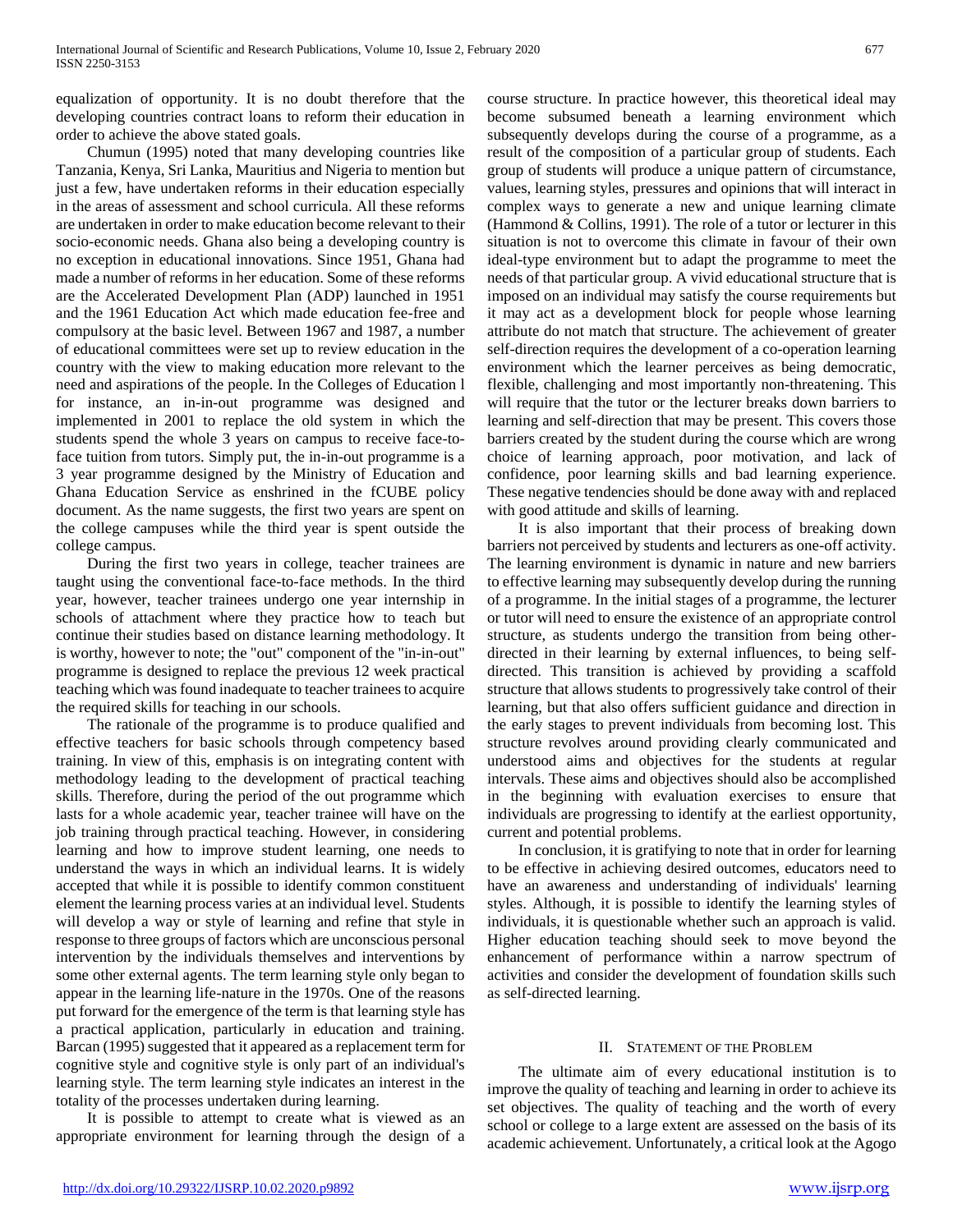Presbyterian Teacher Training College (APTTC) A-3 year Post Secondary Certificate examination results for the past three years reveals downward trend in academic performance. The assertion is that this abysmal academic performance is basically due to lack of effective teaching and learning. Even though this is considered to be a serious problem, it appears not much have been done by way of scientific research to ascertain the quality of teaching and learning in the college and what factors influence effective teaching and learning. It is therefore the desire of the researcher to carry out this research to find out the factors which influence effective teaching and learning at the APTTC. This will go a long way to help the college and its authority to put the necessary logistics in place to enhance academic excellence in the college.

## III. PURPOSE OF THE STUDY

 The study was aimed at finding out the existing factors that affect the effective teaching and learning at the Agogo Presbyterian Teachers Training College, Among other things, the study sought to find out tutor's qualification and how its effectiveness influences the academic performance of the students. The study also sought to find out how supervision in the college affects students' output. Other things the study focused on were the ways by which the college library affect students' performance; the extent to which teaching and learning materials affect the students learning ability; how discipline influence students' learning outcomes; and how students' entry grades affect their performance.

- 1. To what extent does the college library affect students' performance?
- 2. To what extent do Teaching Learning Materials affect students learning ability?
- 3. Do curriculum and instructional materials have any influences on teaching and learning in the college?

#### IV. SIGNIFICANCE OF THE STUDY

 Among other things, the study would provide a guide to Principals in the recruitment of qualified and competent tutors to teach in their colleges. Also, the study would provide insight into the problems associated with academic work and how to find solutions to them. Furthermore, the study would serve as a guide to policy makers and stakeholders in education to take pragmatic steps to remedy some of the problems identified in the study. The study will also be of immense help to both staff members and students to improve upon all spheres of academic endeavour.

## V. EFFECTIVE SUPERVISION

 The head of the institution has supervisory roles. Longman Dictionary of Contemporary English (2008) defines supervision as the "act of being in charge of a group of workers or students and be responsible for making sure that they do their work properly" (p.467). Stoner, Freeman and Gilbert (1995) on their part defined supervision as that phase of the school administration that deals primarily with the achievement of the appropriate selected instructional expectation of the educational service. Asiedu-Akrofi (1978) gave the role, of the head of the college. As a supervisor the head is to work co-operatively with the teachers under him to create favourable circumstances for learning in the school. Kraft (1994) then asserted that "effective supervision is a key factor in goal achievement" (p.6). To supervise is to rigorously find out that parts of a system are working according to plan. It is to ensure that every resource: man, money, material and time are utilized to the benefit of the department. Again, Asiedu-Akrofi (1978) said that a supervisor performs the following tasks:

- i) He looks for teachers' hidden talents and encourages them to build on them.
- ii) He establishes good rapport between himself and his subordinates.
- iii) He provides leadership for the teachers.

 Additionally, Neagley and Evans (1970) asserted that a supervisor has seven main tasks to perform and they are as follows: Developing for instruction, Staffing, Organizing for instruction, providing facilities, providing materials, Inducting new staff members and Arranging for in-service education. Mankoe (2002) on the other hand sees the supervisor as one who determines work procedures, issues oral and written orders and instructions, assign duties to workers, examine work quality, maintain harmony amongst workers and adjust errors and deals with complaints. It can be seen from the foregoing that the head of an organization plays a number of supervisory roles as indicated above. The Principal of Agogo Presbyterian Teacher Training College however sees to it that, the above duties which come under the umbrella of supervision are performed creditably for the achievement of the college. She does not relent in her effort in the execution of her duties. The teachers are intrinsically and extrinsically motivated by the Principal, which go a long way to boost the morale of the teachers to work diligently. -

 The most important purpose of the school head is to ensure that, teaching and learning take place in an institution effectively. This begins with the Curriculum Research and Development Division of the Ghana Education Service (G.E.S.). The syllabuses of the various subjects such as English, Mathematics and Integrated Science are also prepared and supplied by the G.E.S. and Ministry of Education. The head (principal) makes sure she obtains copies of syllabuses from the appropriate source and makes them available to subject teachers for use. This leads to the instructional supervision of the head. He/She makes sure that the necessary materials like time table, notebooks, syllabuses, textbooks are supplied to teachers to enable them prepare their scheme of work, lesson notes for effective delivery of lesson. Scheme of work and lesson notes must be vetted by the vice principal, which is responsible for that duty. In the secondary schools, the head cannot do this alone so he/she should delegate to the assistant headmaster (academic) and heads of departments. To ensure that the teachers and heads of departments do their work effectively, the head periodically call for some of the books and vet them by him or her.

 The head also make random vetting of exercise book to ensure that teachers are setting exercises and marking them. One thing worthy to be mentioned is that, the principal of the college under discussion occasionally goes around to see to teaching and learning session is going on in the classrooms. This affords him/her the opportunity to observe how her teachers conduct their lesson and thus be in a better position to offer suggestion when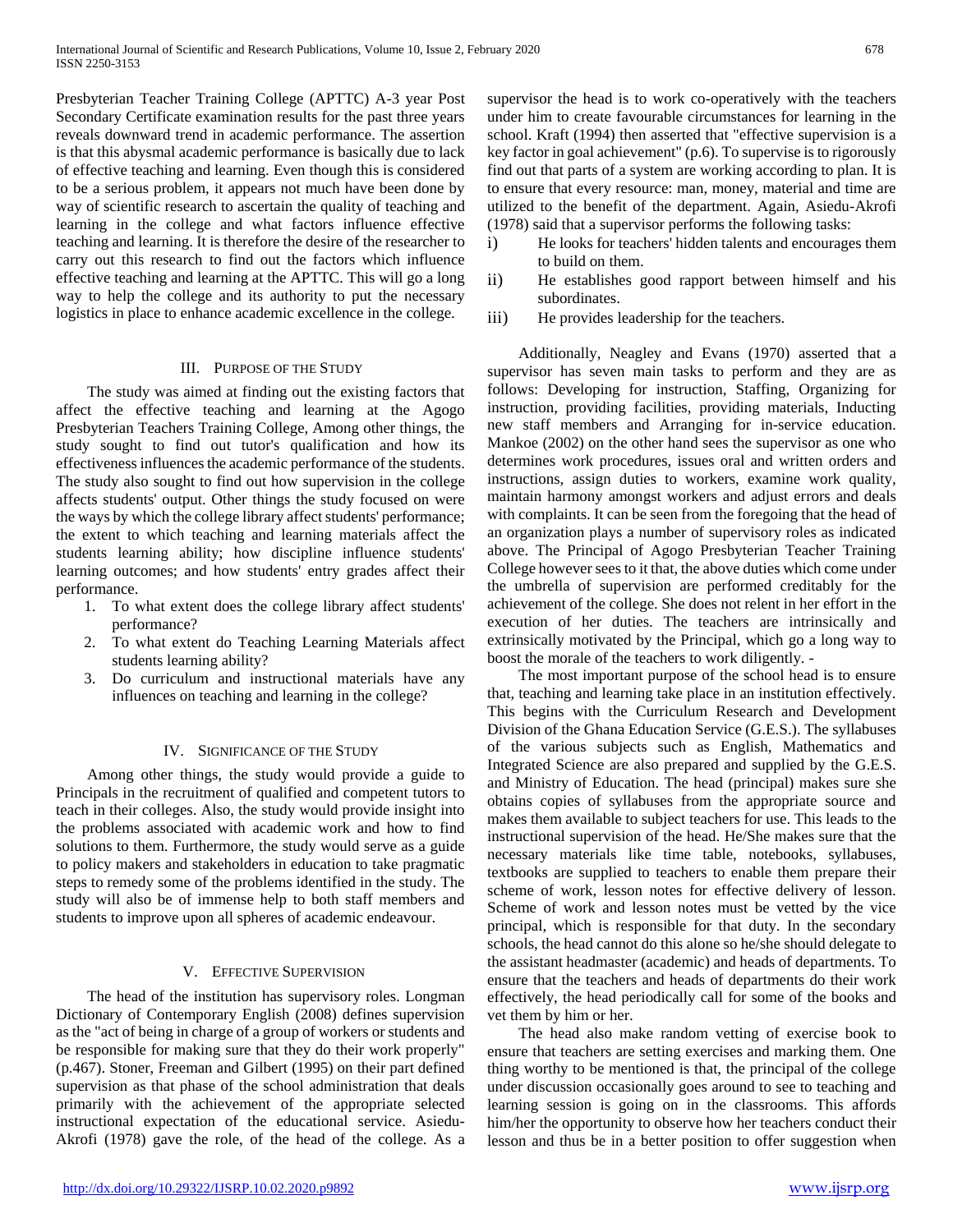necessary and advise them on best methodology to employ especially by the newly trained teachers. This however, helps the head (the principal) to learn at first hand the materials needed for effective teaching and learning. In performing her supervisory role, the Principal avoids antagonistic stand between her and the teachers because such situation does not promote healthy atmosphere for effective teaching and learning. Supervision should be done as a joint effort to achieve a common objective.

The instructional supervision of the head would not be complete until the records of students' performance have reached their parents and guardians. To this end, the principal ensures that tests and examinations are conducted and duly marked by teachers. The marks are entered on the report forms and duly signed by subject teachers concerned. In addition to this, the reports are signed by form masters/mistresses, housemaster or mistress on the conduct of the student and finally by the principal or vice principal. It is important to note that the teachers take their time to prepare the reports of the students since they (reports) serve as means of communication between the school and parents so that the parents or the public can assess the school.

 The head is also in charge of the financial administration in the school. He is assisted by the accountant and his subordinate. The head is however liable for any lapse and therefore ensure that the accountant and his subordinates do the right thing. For example, school fees collected are paid into the school's bank accounts and also ensure that the bank pay-in slips covering those deposits are intact and in good order. The principal, moreover, requests for bank statements periodically and reconciles these statements with the figures in the school's books. All these duties help the principal to run the college efficiently, more especially in areas of feeding of students and other purchases at the college, for if the students are not well fed, they will not have the energy to learn.

## VI. STUDENTS' PATRONAGE OF THE LIBRARY

 From the Oxford Advanced Learners Dictionary (2008), library is a building in which collection of books, tapes, newspapers e are kept for people to read, study or borrow. In other words, library is a place where books and other academic materials are stocked for effective use by students and the public. In any school environment, library plays important role as far as the academic work of the students is concerned. It is therefore imperative to stock a library with modern books which have bearing with the programmes students are reading or studying. In this wise, the success of students to some extent depend on the school or college library whether the books are obsolete or modern. This however calls for periodic re-stock of its library with the current books in order to keep the students abreast with time. Like any institution, Agogo Presby Training College also has a library where the students learn and seek for further information beside their classroom work. Teachers normally refer students to the library to search for materials on assignment, project work or group work. This usually inculcates into the students the habit of using the library judiciously to augment their classroom work. Therefore the principal ensures that enough books are available at the library to help students in their studies. Hence, books which are supplied by the government or non-governmental organization like World Vision International are not unduly kept at the store

room. Rather, they are released to the library for their effective use by the students. The role library plays in schools cannot be overemphasized. In the light of this, many heads of schools have not only been toiling to get good library services in their schools and colleges but have also been making every effort to get their students to make full use of the library services. Lockheed (1991) stated that patronage is a regular business given to a store, hotel and theatre and other places. Barcan (1995) and Crowther (1995) supporting this statement said that patronage is a support that a person gives to a shop, store, restaurant and other places by spending money there.

 From the two defined key words, it could be stated that, a library could either be patronized or not, by its customers including students. The important question asked is what role does the library play in the student's academic work? On the importance of library, Tarker (1979) noted that there is the need for students to continue to read and study to become lifelong learners. Hence, there is the need for the provision of an efficient and well stocked library. Barcan (1995) supporting this view stated that, the importance of libraries dates back from the earliest times when libraries were built in Alexandria, Athens and Rome for public use. Amoako (1996) noted that the scope of knowledge has become too vast to be covered extensively within the boundaries of classroom instruction. Library is therefore the means provided to meet and stimulate the interest, appreciation and curiosities of the youth. The 1987 Education Reform brought with it the opening of community libraries of the district centres and some selected towns in the country, Sekyere (2002) noted the following as some of the benefits of the community libraries.

- (a) Making available and accessible reading and reference materials for vocational and academic work of pupils and students.
- (b) Providing materials, for reading to serve as recreation for idle pupils and students.

(c) Encouraging children to cultivate reading habit in order to increase their vocabulary.

 Amoako (1996) stated that a school without a library is like a house without a roof. However, a library may be provided but the students may not patronize it. The low patronage of the library by students may be due to a number of reasons among which are:

- (1) Lack of library inputs like furniture and lighting system
- (2) The library not being spacious
- (3) Insufficient and outmoded books
- (4) Lack of culture of learning from the library.

 Students could be made to patronize the library if the above stated problems are addressed. To this end, the college must be provided with attractive library building which must be well stocked with programme related books and other relevant reading materials. Some students don't have the habit of going to the library to read or make research on their own. Instead they use some of their time to gossip and do other things which are not beneficial. In such circumstances, guidance and counselling officers and school authorities need to monitor their students' use of the library. Again, students could be made to patronize the library better if the colleges prepared time tables permit the students to visit the library. Moreover, qualified librarians could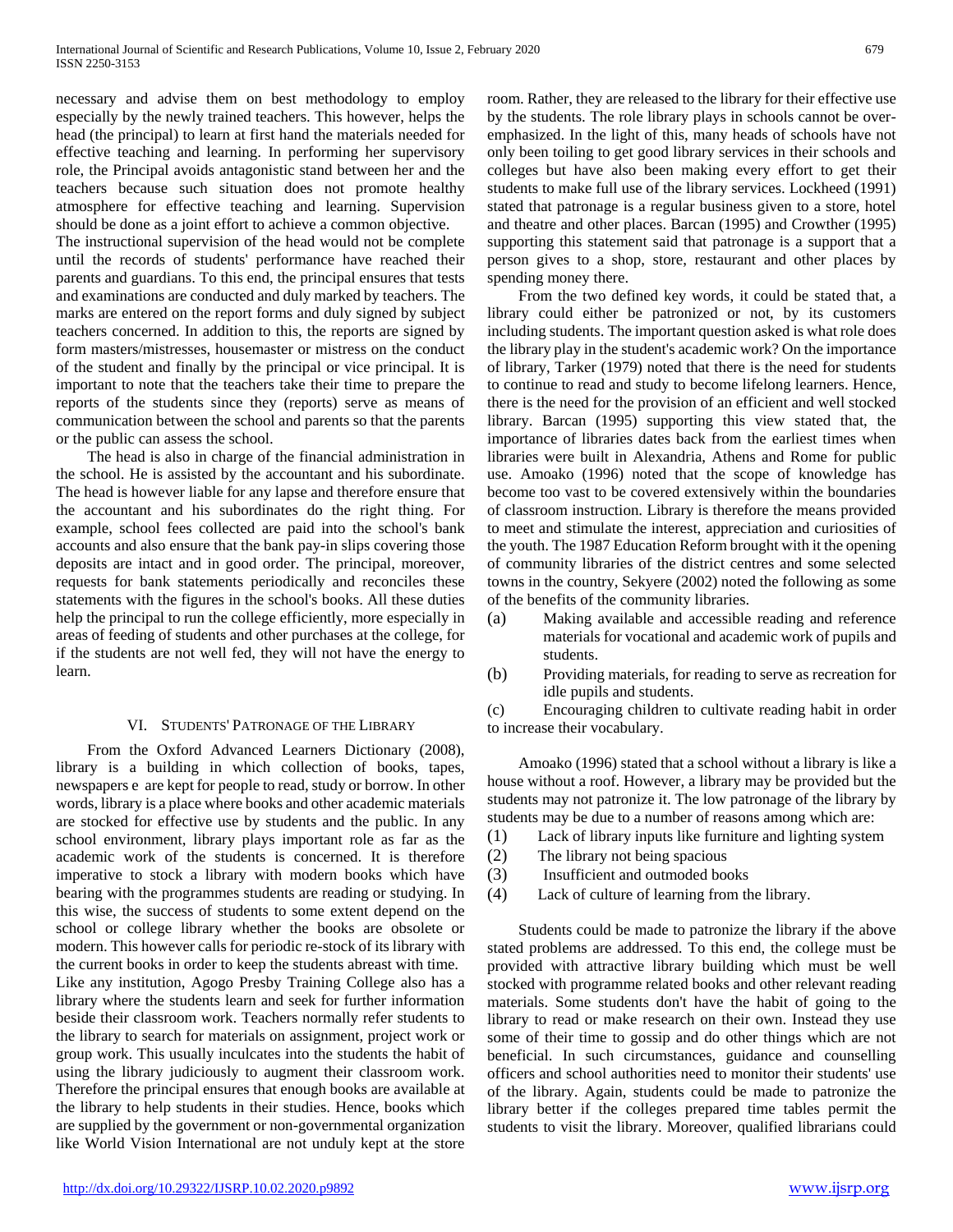be employed who could teach students how to make efficient and effective use of the library. Prizes donated by PTAs and Board of Governors could be given to motivate others to do the same in order to enhance their academic work.

 In addition to the above, students' low patronage of the library could be notified through the Power of Communication. Keating (2001) stated that, the communicator who is the head of college or school could highlight the importance of library to the students. For such a message to be persuasive, the principal could give sufficient information and education to the students at the time when they are ready for them. Allemna (1992) also pointed out that orientation on the use of school or college library for fresh students should be given when they come to the school or college. This occasion offers the students the opportunity to know their bearing in order to acquaint themselves with the college environment. It would also whip their motivation as far as the use of a library is concerned.

 Teachers should refer students regularly to a library to do research on academic work. Sometimes teachers can cite specific books for students to read from. This strategy would work effectively to motivate students to patronize the college library. Moreover, the teachers should serve as role models for the students to emulate. In conclusion, all the above measures work together to spur the students on, to patronize the school library for excellent academic work.

## VII. TEACHING AND LEARNING MATERIALS

 Teaching/learning materials are resources used by a teacher to enhance effective teaching and learning. Calhoun (1994) contributing to factors that influence effective teaching and learning stated that students usually perform better when they have books or study aids to help them in their learning. Sekyere (2002) stated that, teaching materials are the materials the teacher used to make students easily understand the lesson taught. Tamakloe et al (1996) also stated that teaching resources involve the materials the teacher prepares and uses to make learning easier. Similarly, the teaching/learning materials are those which the student prepare and use to make learning easier than it would have been without them. To this end, teaching/learning materials are materials which facilitate learning, understanding or acquisition of knowledge, concepts, principles or skills by the students. The main purpose for the use of any teaching/learning materials is to make teaching and learning more meaningful. By using teaching/learning materials, the teacher attempts to excite as many sense areas in children, as much as possible to bring them into complete involvement in the learning situation so that their senses will be brought to bear on the topic being treated.

 A multiple approach, through learning, seeing, touching, smelling, and testing make for more complete understanding of the lesson. The reason therefore, for using teaching/learning materials among other things is to help students and pupils to focus attention on the lesson thereby captivating their interest. We should note that the teachers who rely solely on abstract teaching find that their students are frequently unable to relate effectively to the new learning situation in any well-founded basic experience. Examples of teaching and learning materials used by teachers are sketches and pictures, television, video tapes, cassette player just to mention a few. In Religious and Moral Education for instance,

we realize that the background experience of the pupils/students are so varied that the new learning does not result in a clear concept common to all but rather emerges in as many shades of meaning as there are children/students. However, in teaching children at the basic level, it is acknowledged that, children already belong to one or the other of the three main religions other than his/her own call for the use of maybe a picture, drawing, sketches, artefacts and so on. These can assist immeasurably not only on focusing attention on the new religion but also help to provide sufficient grounds for pupils to carry on to further reading and discussion of the religious practices or teachings.

 Farrant (1984) interestingly, stated that teachers are the only audiovisual aids that appear in every lesson and they are memorable because they are frequently associated with some emotional experience. Apart from the drawings, sketches and pictures, we have the audio-visual materials that serve as teaching and learning materials in lesson presentation in various subjects. These include television and video tapes. Much of the vital information needed for effective teaching which is out of reach because of distance and unavailability can be managed on the classroom through any of the above mentioned materials. For example, in dealing with a topic like the "Hajj" in Islam in Religious and Moral Education, a film or documentary captured at the celebration of the Haj in Mecca can be shown to students or pupils in order to give them a real picture of the celebration. Similarly, films on crusade, group meeting, synod, etc. of Christian churches can also be used. Blake (1981) elaborating on the importance of material resources, stated that, if the number of pupils/students in the homes increase without corresponding increase of resources in the schools the quality of learning in the school will be lowered. This could easily be applied to a nation like Ghana whose population is increasing especially those in schools and colleges.

 Queen (2002) reported of the spectacular academic achievement of Kanga Primary School in Ghana which hitherto, took the last position in the district common examinations. The achievement became possible because of the interventions including facilities that were provided to the school by USAID. Inferred from this fact is that, if the necessary teaching/learning materials are provided to schools, performance of students could improve all things being equal. Nowadays, for teachers to be very effective, the use of modern teaching/learning materials like computers, radio, television and access to the internet is very necessary. In Ghana, only a few schools have the facilities. Again, an insignificant number of teachers are trained to handle those communication media. It is therefore worthwhile that ICT facilities should be provided at our schools to enhance effective teaching and learning.

One importance of the use of internet is that, it makes it easy for students to access for information which cannot be found within one's environment. As the world has become a global village, the importance of internet cannot be overemphasized. Moreover, it makes it possible for students to interact easily with people abroad on issues relating to their academic work and other issues. All said and done, it is important that the authorities concern should endeavour to devote enough fund for the procurement of teaching and learning materials to enhance effective teaching/learning in our schools and colleges.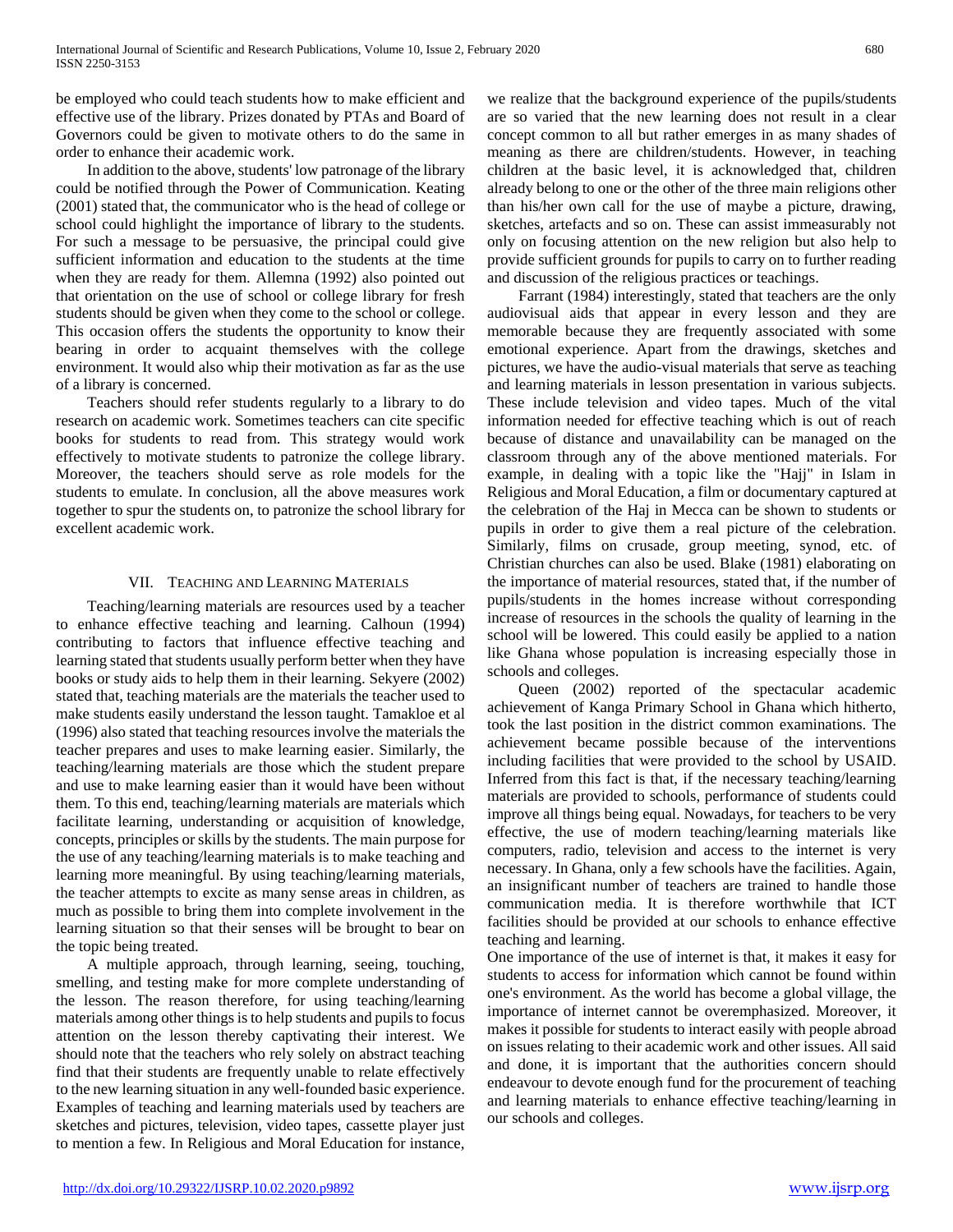## VIII. CURRICULUM MATERIALS

 In Ghana, the G.E.S. has a division called the Curriculum Research and Development Division (C.R.D.D.) which deals with curriculum materials for academic work in our schools and colleges. The division's task, among others is the development and production of curriculum materials. For a whole division to be created for the production and distribution of the curriculum materials is an evidence of the important role these materials play in the academic work of students. Examples of these materials are textbooks, syllabuses, teacher's manual or guide for various subjects. Availability of curriculum materials in schools is very important in the sense that, they make it possible for a teacher to know what to teach in each term or semester and for the whole year. For instance, the syllabus specifies for the teacher to know the units to handle for a particular topic and the processes he/she need to go through. Similarly, the textbooks also unfold to the teacher and the students/pupils the subject matter to be treated. This however gives the opportunity to the learner or the teacher to read ahead and prepare adequately for the lesson (Madeus *&*  Stufflebeam, 1989).

 Curriculum has been defined in many ways and depending on the perspective of the individuals. Curriculum can be defined in terms of curriculum and produce what may be termed a comprehensive definition, Corwin (1981) defined curriculum as a logically connected set of conceptually and pedagogically analyzed knowledge and value claims. In the above definition, curriculum development is seen as a process of planning, execution and dissemination of new and structured set of learning experiences in order to bring about some changes in a learner. It is an activity which involves many people working for a long time even outside teaching, learning and school administration (Schon, 1983). Basically, the different parts of curriculum development that are called into play in the relationship are the curriculum elements of objectives, content, method and evaluation. Another definition of curriculum development model can thus be stated as a convenient method of showing the relationship amongst the curriculum elements in the curriculum development process (Tanner *&* Tanner, 1980).

 Designing a curriculum is one of the most important but the most complex tasks in any nation's educational system. Success in this undertaking predicts success in the attainment of the nation's overall aims and objectives. This is because all development hinges on the quality of its educational system which in turn is largely determined by the quality of curriculum at all levels of the educational systems (Tanner *&* Tanner, 1980).

 A curriculum may be designed at the national, regional or school levels depending on the scope of the concept of curriculum. For example, the curriculum for the Junior and Senior Secondary Schools were prepared at the national level by the Curriculum Research and Development Division while that of the Teacher Training College level was designed by the Teacher Education Division of the Ghana Education Service (G.E.S.) with the assistance from the C. R. D D. As teachers translate the prescription of the curriculum document into the functioning curriculum through daily lesson planning, teaching and evaluation of learning outcomes, they are in fact, grappling with curriculum designing at the micro curriculum level. Tyler as cited in Madeus and Stufflebeam (1989) came out with the process of curriculum

planning, when he advanced four major questions which represent the steps in planning the curriculum. The questions are as follows:

- 1. What educational purposes should the school seek to achieve?
- 2. What educational experiences should be effectively organized?
- 3. How can these educational experiences be organized effectively?
- 4. How can we determine whether these purposes are being attained?

The answers to these four questions imply the following steps:

- Those curriculum objectives should be determined.
- That the learning experiences should be selected.
- That the content of the curriculum should be selected.
- That the content should be evaluated.

 Most curriculum workers argue that curriculum objectives may be derived through studies of the society and the learner as well as the subject specialist. In studying the society, the purpose is to undertake an investigation to determine the needs and problems of the society which can be solved through the provision of relevant educational experiences. Studies are also conducted into the values and ideals of the society which ought to be transmitted to future generations. The results of such studies identify tentative objectives (Tyler as in Madeus & Stufflebeam, 1989). The next source of objectives is a study of the learners for the purpose of determining their needs and interests which may constitute educational objectives. In doing so, the learners' physical, social, intellectual and psychological needs are explored and in each case, tentative objectives are identified. Then the learners' interests are studied to find out these areas of interest that may constitute learning objectives. All these possible objectives derived from the studies of the learners are identified. Subject specialists are also interviewed in order to assist the curriculum worker to generate possible objectives which the school would pursue (Nacino-Brown, Oke & Brown, (1990).

 The next step after identifying tentative objectives through the three sources mentioned above is to select or screen the objectives using ideas of the philosophy and psychology. Thus, certain philosophical considerations are employed in determining appropriate objectives from the list of tentative ones. In so doing, the curriculum worker guarantees that the statement of objectives does not contradict the values of the school, the school's community and the nation. He ensures that it is the role of the school and not of any other agency, to ensure for the attainment of the objectives (Nacino-Brown, Oke & Brown, 1990). In selecting objectives using ideas of psychology, the curriculum worker seeks answers to questions pertaining to the feasibility of the objectives, their appropriateness for the age of learners outside the school, their attainability within the time limit that is psychologically possible, and so on. The students are supplied with the available textbooks and other materials which are needed for their academic work. However, some students also make use of pamphlets prepared by tutors of training colleges in various disciplines which go a long way to help them (Nacino-Brown, Oke & Brown, 1990). In conclusion, all the above factors discussed are very paramount in the area of education. For any academic institution to make significant strides, then emphasis should be given to the factors so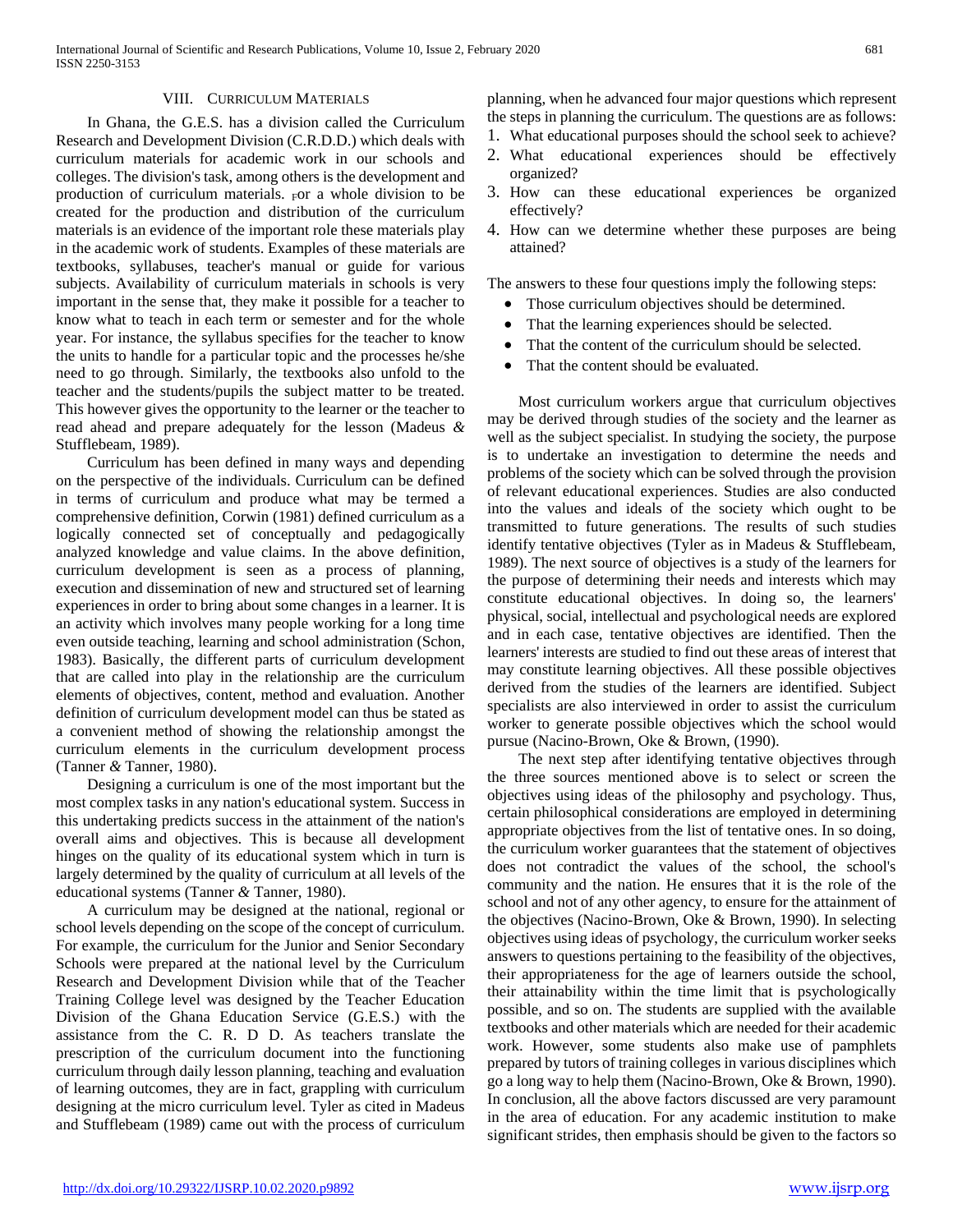that achievement would be realized in the school. To this end, the factors need not to be treated in isolation if we want improvement in the educational sector.

# IX. RESEARCH DESIGN

 The researcher adopted the descriptive survey approach. Gay (1987) sees descriptive survey approach as a process of collecting data in order to test hypothesis or to answer questions concerning the status of the subject of the study. Such a study reports the way things are. Taking the purpose of the study into consideration, the descriptive survey was found to be the most obvious and appropriate design that would lead to the drawing of meaningful conclusions from the study. The design was utilized to find out the views of the Principal, the Vice Principals, tutors and students about the factors which influence effective teaching and learning at the Agogo Presbyterian Teacher Training College in the Ashanti Region.

# **Population**

 There were two categories of target population. These comprised students and tutors. The college has a total student population of 534 comprising 180 level 100 students, 238 level 200 students and 116 level 300 students; and a total tutor population of 35 including the College Principal and his two Vice Principals.

## **Sample and Sampling Techniques**

 The sample size for the study stood at 160, which was made up of 130 students and 30 tutors. Student respondents were put in strata of levels 100, 200 and 300. Consequently, 40 respondents each was selected from levels 100 and 300; whilst 50 respondents were taken from level 200. This was done based on the strength of students. Level 200 had the highest number of students hence the researcher decided to choose a bigger portion of the students' sample from there. With sampling methods that were used in selecting the actual sample, the simple random sampling technique was used in all cases. Specifically, the, lottery method was adopted and used. What was actually done was that in all the cases the names of students or tutors were written on pieces of papers and placed in a bowl, after which the process commenced. In each case, the assistance of someone was sought in the selection process. The names which had been placed in a bowl were mixed and held above the head for one to be picked and recorded. Before the next person picked, the papers were shuffled to ensure that every one had the chance of being picked and the process continued till the required number of respondents was picked.

# **Research Instruments**

 Two questionnaires were the instruments used for the study. They were the students' and the tutors' questionnaires. Both questionnaires had 34 items with six sections to correspond with the research questions. However, the tutor questionnaire had four items that was used to collect biographical data on the tutor. All the items in the questionnaires were close-ended ones with most statements demanding agreement or disagreement.

## **Pre-Testing of Instruments**

 The instruments were pre-tested at Saint Louis College of Education with a sample of 60 respondents. The researcher went to the school and introduced himself to the Principal as per his Student's ID Card. The method for selecting respondents in the main data administration was also used in this instant. Two weeks was used in the data collection and all respondents completed and returned the questionnaires. Data collected were edited and analyzed electronically and manually. The electronic analysis was done using the Statistical Package for the Social Sciences (SPSS). The purpose for the pre-testing of the instruments was to check for reliability and validity. Also, the process enabled the researcher to check for consistency of responses from respondents. Eventually, after the analysis it was realized that the instruments could give the required responses to questions posed.

## **Main Administration of the Instruments**

 With a letter of introduction from the Institute of Educational Planning and Administration, University of Cape Coast, permission was sought from the principal of the Agogo Presbyterian College of Education to administer the questionnaires. The questionnaires were administered personally to the respondents. To ensure that none of the questionnaire got missing or was not filled by the respondents, the researcher contacted some of the colleague teachers in the college to help in administering tutor. All the items in the questionnaires were closeended ones with most statements demanding agreement or disagreement.

# **Pre-Testing of Instruments**

 The instruments were pre-tested at Saint Louis Teacher Training College with a sample of 60 respondents. The researcher went to the school and introduced himself to the Principal as per his Student's ID Card. The method for selecting respondents in the main data administration was also used in this instant. Two weeks was used in the data collection and all respondents completed and returned the questionnaires. Data collected were edited and analyzed electronically and manually. The electronic analysis was done using the Statistical Package for the Social Sciences (SPSS). The purpose for the pre-testing of the instruments was to check for reliability and validity. Also, the process enabled the researcher to check for consistency of responses from respondents. Eventually, after the analysis it was realized that the instruments could give the required responses to questions posed.

# **Main Administration of the Instruments**

 With a letter of introduction from the Institute of Educational Planning and Administration, University of Cape Coast, permission was sought from the principal of the Agogo Presbyterian Teacher Training College to administer the questionnaires. The questionnaires were administered personally to the respondents. To ensure that none of the questionnaire got missing or was not filled by the respondents, the researcher contacted some of the colleague teachers in the college to help in administering them. As a tutor of the college, the researcher did not envisage there would be any problem in the administration of the questionnaires. Before the questionnaires were given out the researcher met the teacher and student respondents separately to indicate his rational for the data collection and the need to be objective in the responses. In view of the rapport that the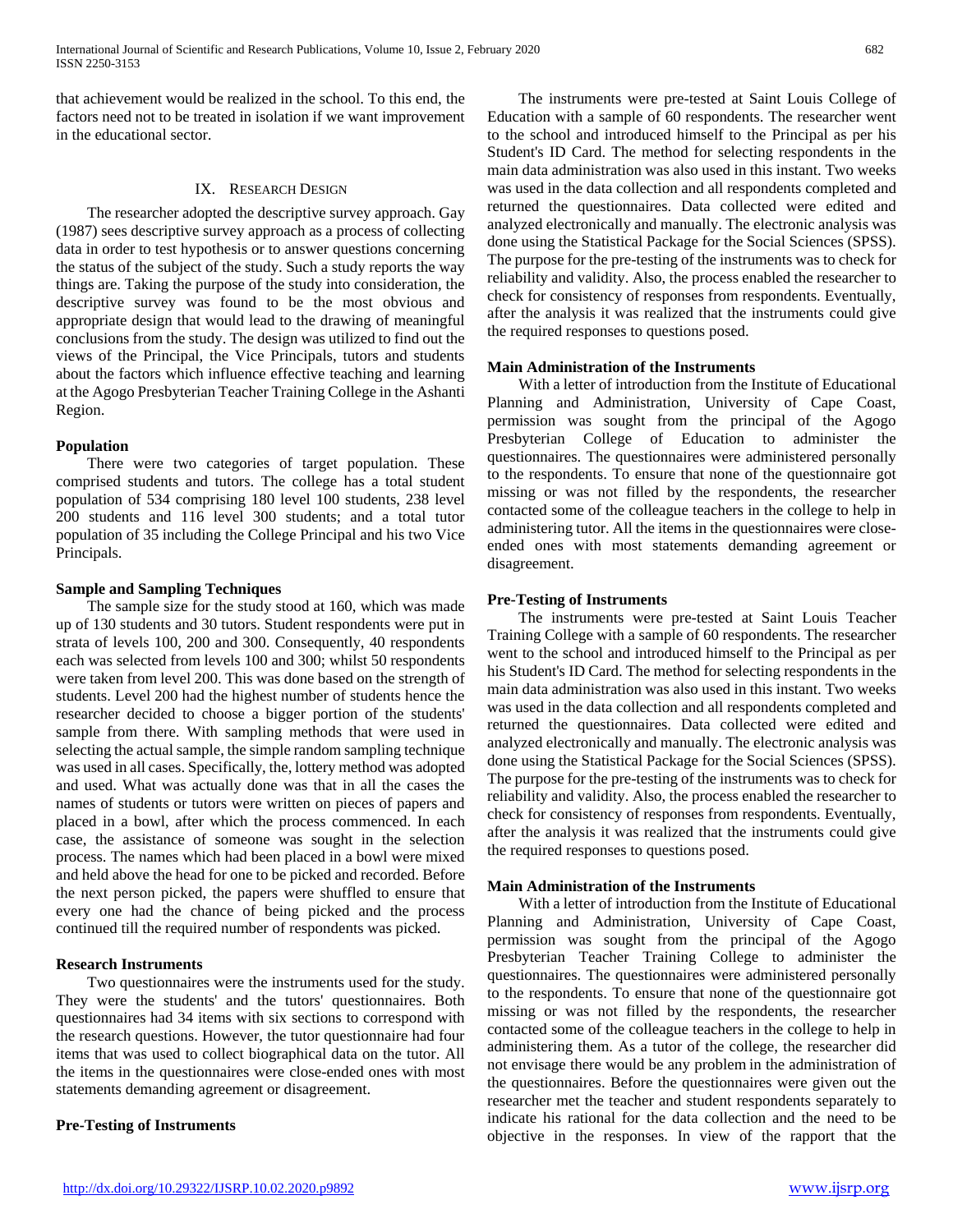researcher developed, most of the respondents did not delay in responding and returning the questionnaire to the 'pigeon hole' of the researcher. In fact some teacher respondents completed and returned the questionnaire the same day and the others spent not more than four days for that exercise. In the same way, a couple student respondents completed theirs the same day and others later on. Really, the respondents were very co-operative in the whole exercise and in view of that, the researcher did not face much difficulty in administering of the questionnaires. In the end, all the questionnaires were retrieved given a 100% return rate.

## **Data Analysis procedure**

 Data collected with the two questionnaires were first analyzed manually. This was done because all the responses came from close-ended items and that needed just grouping and coding. The coding, took the form of given numerical values to each response, this facilitated the electronic analysis. With the electronic analysis, the Statistical Package for the Social Science version 12.0 was used. This analytical software has two steps to complete before tables and other descriptive statistics can be derived. Consequently, the coded data was keyed into the variable view and then the data view to complete the process. In the, a leaf was taken from the assertion of Ary, Jacobs and Razavieh (1985) that "descriptive surveys do not typically require the use of complex statistical analysis" (p.67). In this manner, simple frequencies and percentages were used in the presentation of the information that was derived from the data analysis.

## **Biographical Information of Respondents**

 The study revealed that out of a total of thirty teachers who took part in the study, 23 (76.7%) of them were males as against 3 (23.3%) who were females. The results show that generally there are more male teachers in the college even though the college is a female institution and such situations normally bring about supervision problems. In addition to this, the study revealed that out of the thirty teachers who took part in the study, 18 (60%) of them were between the ages of 21-30 years, which means the majority of them still have at least 30 years of active service in the teaching profession and this calls for measures in helping them to improve themselves. The quality of education relies mostly on the quality of the teaching staff. Of the thirty teachers who participated in the study it was clear that 22 (73.3%) of them hold a bachelor's degree which is the minimum qualification for teaching in the training colleges in Ghana. In addition to this, 8 (26.7%) of the teachers have a postgraduate qualification which can be considered as great asset to the college since it is generally believed that all other things being equal the higher the qualifications of teachers the more resourceful they are and this can go a long way to improve on the quality of teaching and learning.

 The last thing to be dealt with under the biographical information of teacher respondents was the length of time each of them have spent teaching in the school. Majority, 24 (80%), of respondents indicated they have been teaching in the school between  $I - 10$  years; whilst the remaining 6 (20%) have taught for more than 10 years. The six who have taught for more than ten years have deeper knowledge in the school and their contribution to the study is highly appreciated. In addition to the teacher respondents, a total of 130 students who are females responded to the questionnaires.

## **Main Data Presentation**

 The results in this section are presented according to the research questions that were used to guide the study. All items that answered a particular research question were analyzed together and that the results are presented as such. In order words, the views of teachers and students are consolidated.

### **The Role of the School Library in the Teaching and Learning Process**

 Research Question Four dealt with the role the College's Library plays in the teaching and learning processes and the effects this role has on the academic achievement of students in particular. Table 4 presents the responses given by respondents.

 To start with, Table 4 shows that the majority (93.1 %) of respondents agreed to the suggestion that the College has a modern library. In spite of the fact that a respectable majority has agreed to the modern nature of the library, the minority view cannot be discarded outright in that the library may lack certain basic amenities like internet facilities or certain journals may not be available to warrant the, title modern. However, this researcher wants to believe that the library has the basic facilities that qualify it as modern library for a College of Education of the calibre of Agogo Presbyterian Teacher Training College.

| <b>Statements</b>                                          | <b>SA</b> | A        | D        | <b>SD</b> |
|------------------------------------------------------------|-----------|----------|----------|-----------|
| The College has a modern library                           | 83(51.8)  | 66(41.3) | 4(2.5)   | 7(4.4)    |
| The library is well stocked with the<br>relevant textbooks | 27(16.9)  | 67(41.9) | 39(24.3) | 27(16.9)  |
| Students patronize the library<br>frequently               | 74(46.3)  | 67(41.9) | 19(11.8) | -         |

**Table 1 Respondents Responses on the Role Library Plays in the Teaching and Learning Process of the College**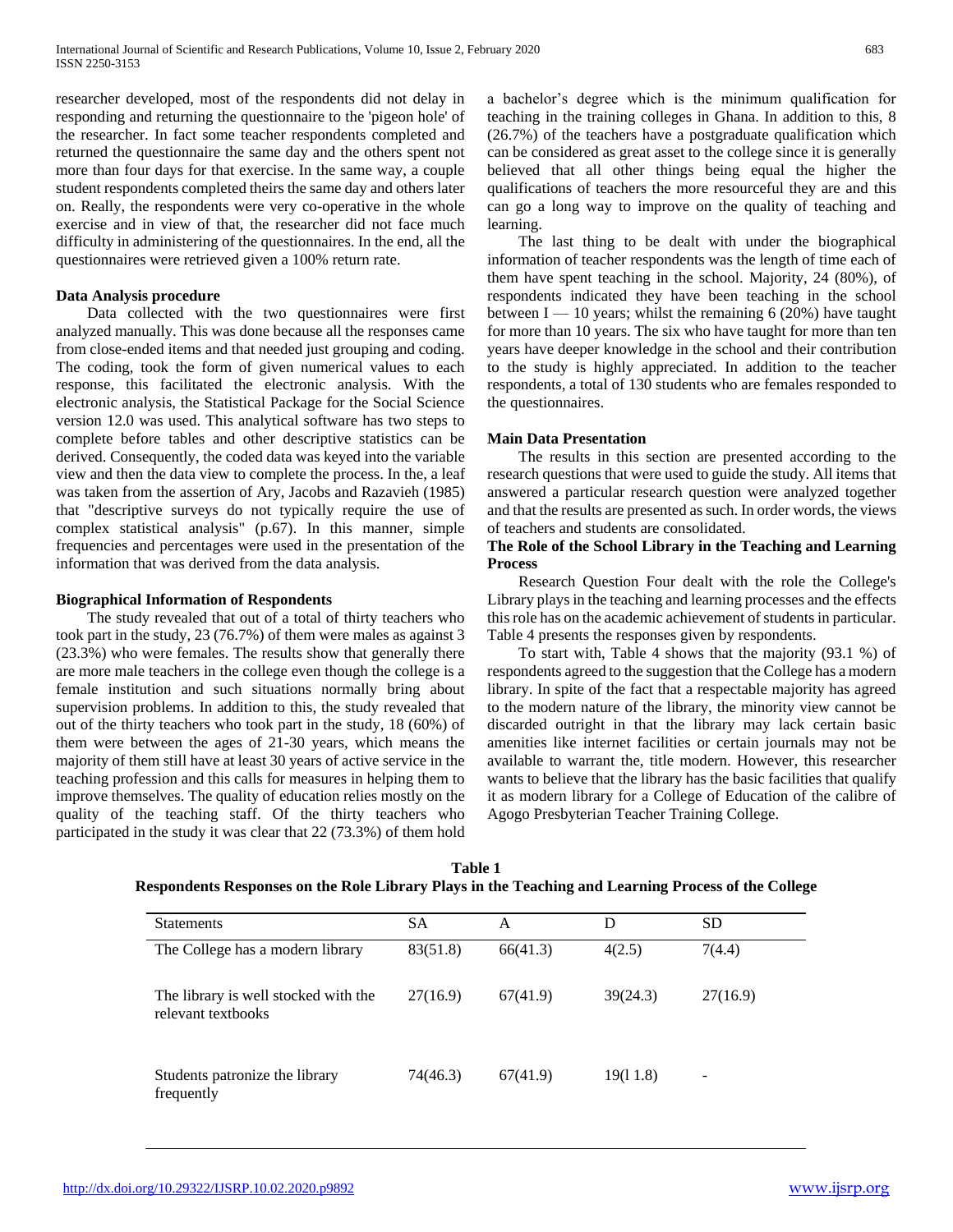| Tutors regularly refer students to the<br>library to make reference | 80(50)   | 53(33.1) | 16(10.0) | 11(6.9) |
|---------------------------------------------------------------------|----------|----------|----------|---------|
| Students are permitted to borrow<br>books from the library          | 76(47.5) | 64(40.0) | 20(12.5) |         |

# Key: SA – Strongly Agree A – Agree D – Disagree SD – Strongly Disagree **Source: Field Study, 2020**

 In order to double check on the modern nature of the library, respondents were asked to express their views on whether the library was well stocked with relevant textbooks and the responses did not exactly confirm the earlier. In this instant, Table 1 shows that 58.8% of respondents agreed that the library was well stocked with relevant textbooks and 41.2% disagreed. May be the buildings are fresh and has internet facilities which can afford students the opportunity to access information on line, hence the modern classification. Talking about the use of the library, Table 4 indicates that 83.1% agreed that tutors regularly refer students to the library to make reference to complete an assignment given. It is normal for teachers in the tertiary institution to refer students to the library to make research as independent learning. Allemna (1992) in emphasizing this point clearer urged teachers to regularly refer students to the library to do research on academic work and by so doing they can cite specific books or journals for that purpose.

 Closely related to asking students to visit the library for referencing purpose is the borrowing of books from there. Table 4 shows that a sizeable majority (87.5%) of respondents agreed that students are permitted to borrow books from the library. It is a normal practice that books can be borrowed from the library and sent home (to the hall) to read during leisure times. In spite of this

provision, 12.5% of respondents disagreed that students are allowed to borrow books. May be this is so because not all books in the library are allowed to go out rather they are there for general referencing and that should not be construed that students are not allowed to borrow books. The role libraries play in any educational process is enormous and that cannot be dealt with in such a limited scope of time. However the items dealt with point to normal situation in so far as library of the College is concerned.

#### **The Usage of Teaching and Learning Materials**

 Research Question two of the study was concerned with using Teaching and Learning Materials (TLMs) in the training of teachers in a College of Education. Three issues were picked for consideration and the results are presented in Table 5. It is a truism that the nature and quality of teaching and learning materials available to teachers and students do have immense impact on the teaching and learning processes, which in turn have significant effect on academic performance of the learners. Though, it is believed that the quality of the teaching staff has immense impact on the quality of the teaching and learning process which takes place in the school but the availability of teaching and learning materials also plays an important role in the teaching learning processes.

| <b>Statements</b>                                   | SА |                          |          | SD       |
|-----------------------------------------------------|----|--------------------------|----------|----------|
| Tutors make use of maps and charts during 23(14.4)  |    | 57(.35.6)                | 63(39.4) | 17(10.6) |
| lessons                                             |    |                          |          |          |
| Tutors use drawings, sketches and pictures 68(42.5) |    | 70(43.7)                 | 14(8.8)  | 8(5.0)   |
| during lessons                                      |    |                          |          |          |
| Tutors use audio-visuals materials during -         |    | $\overline{\phantom{0}}$ | 91(56.9) | 69(43.1) |
| lessons                                             |    |                          |          |          |

**Table 2. Respondents Responses on the Usage of Teaching and Learning Materials in the College**

**Key:** SA — Strongly Agree A — Agree D — Disagree SD — Strongly Disagree **Sources: Field Study, 2020**

 Firstly, Table 2 shows a deadlock situation where 50% of respondents each agreed or disagreed with the proposition that tutors make use of maps and charts during lessons. Maps and charts are part of the TLMs and if some teachers do not use maps or charts, it could be that the subjects they teach do not require the use of such TLMs. On the other hand if it is useful then their nonusage particularly in a College of Education is unacceptable because teachers are being trained to use certain things for which they should see the relevance from the source. In contrast to the issue above, Table 5 indicates that 86.2% agreed that tutors use drawings, sketches and pictures during lessons. This is appropriate

in so far as teaching and learning is concerned. Looking at the importance of the TLMs, one cannot imagine tutors in a training college not using any. Tamakloe, Amedahe and Atta (1996) pointed out that TLMs help to facilitate learning, understanding or the acquisition of knowledge, concepts, principles or skills by students. Furthermore, the use of a set of TLMs enhances the teaching learning process.

 Lastly, Table 5 shows that all respondents disagreed that tutors use audio-visual materials during lessons. On the surface this may seem serious if all respondents (including tutors) claim that audio-visual materials are not used as part of the TLMs in the college. Audio-visual materials are made up of television sets and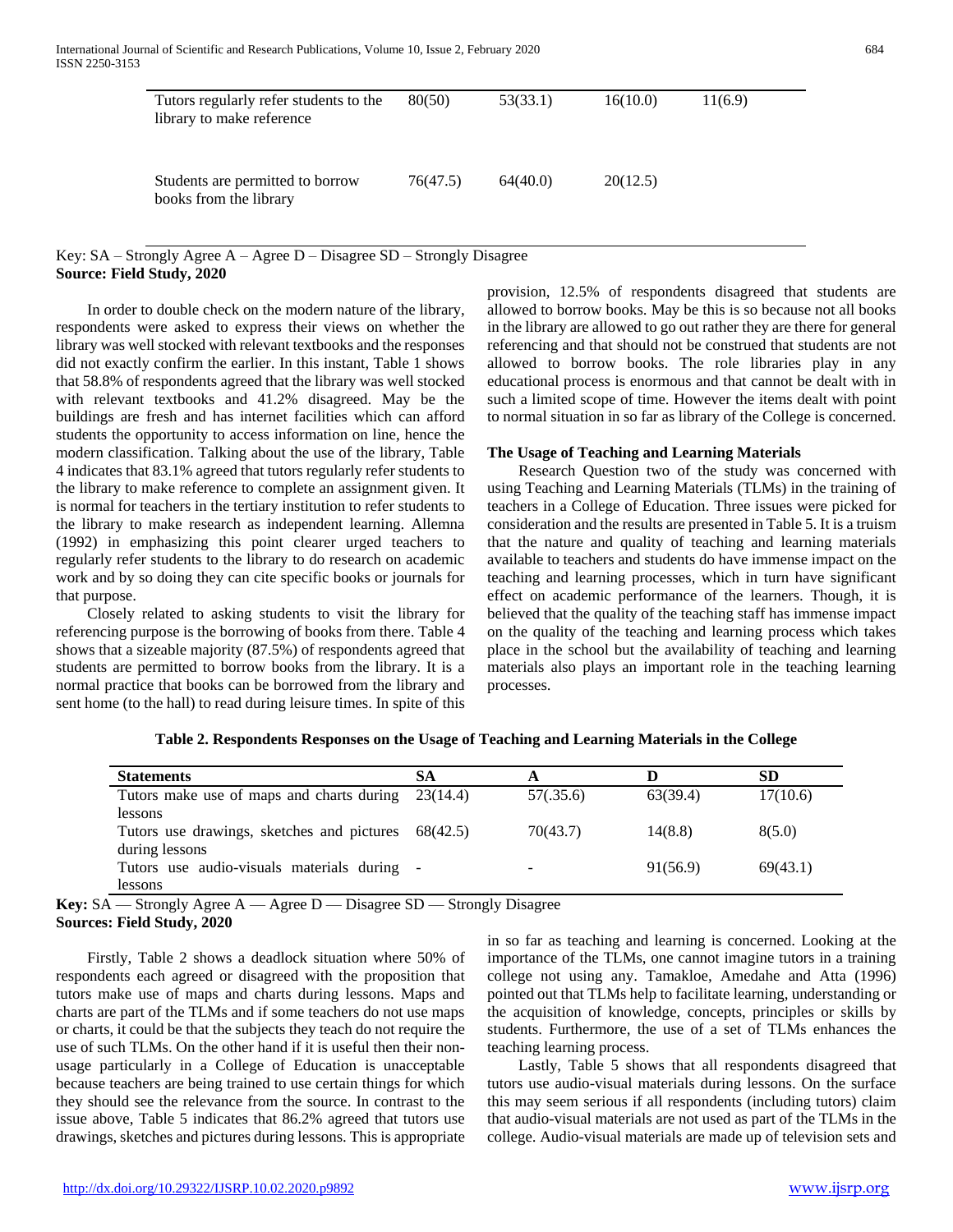video tapes. May be the school does not have the means to procure them and in their place sketches and drawing are used.

 The Influence of Curriculum and Instructional Materials on Students' Performance. Research Question three sought to find out the influence curriculum and instructional materials have on teaching and learning in the school. Table 6 presents the responses as given by respondents. From Table 6 it can be seen that 85% of respondents agreed that the College has the approved syllabus for every course that is run in the school. In fact, it has been emphasised several times that a teacher training college should exhibit all that the teaching profession is supposed to have. In effect if it so happens that a college like the one under study does not have syllabus for courses it runs, then it will not qualify to be a teacher training college as such. Notwithstanding the fact that majority (85%) of respondents agreed with the statement being considered, few (15%) disagreed that the school has syllabi for all courses. It may be that these respondents have not seen the syllabi or they have not been shown to them and they the respondents are making objective assessment of the situation.

|  | Table 3 |                                                                         |  |
|--|---------|-------------------------------------------------------------------------|--|
|  |         | <b>Respondents' Responses on Curriculum and Instructional Materials</b> |  |

| <b>Statements</b>                                                                     | SА       | Α        | D        | SD.             |
|---------------------------------------------------------------------------------------|----------|----------|----------|-----------------|
| The college has the approved syllabus for<br>every course on offer                    | 52(32.5) | 84(52.5) | 4(2.5)   | 20(12.5)        |
| There are the relevant textbooks and<br>pamphlets on the courses taught.              | 74(46.2) | 52(32.5) | 24(15.0) | 10(6.3)         |
| There are teachers' manuals for the various<br>subjects                               | 48(30.0) | 96(60.0) | 16(10.0) | $\qquad \qquad$ |
| Constant changes in the curriculum do affect<br>teaching and learning                 | 88(55.0) | 36(22.5) | 20(12.5) | 16(10.0)        |
| The IN-IN-OUT programme does not affect $37(23.1)$<br>effective teaching and learning |          | 81(50.6) | 27(16.9) | 15(9.4)         |

**Key:** SA – Strongly Agree A – Agree D – Disagree SD – Strongly Disagree **Source: Field Study, 2020**

 Further on, Table 3 shows that about 79% of respondents indicated that the relevant textbooks and pamphlets on the courses taught in the school are available for use by teachers and students. Examples of the curriculum materials that can be used in the school are textbooks, syllabuses and teachers' manual for all courses (subjects) (Corwin, 1981). It is always expected that some respondents will not be pleased with a situation or two and so over 21% of respondents who disagreed with the statement are also being objective relative to the textbooks and pamphlets as proposed. In close relation to textbooks and pamphlets is the issue of teacher manuals. The table clearly shows that an appreciable (90%) majority of respondents indicated their agreement with the fact that there are teachers' manuals for the various subjects offered in the college. Teacher manuals give additional information to the teacher to be able to deliver better and offer more instructive information to students, in their absence teaching and learning becomes ineffective.

 Also, Table 6 reveals that 77.5% of respondents indicated that constant changes in the curriculum do affect teaching and learning in the school. If the curriculum which guides teaching and learning are changed or reviewed within shortest periods of time, it disrupts teaching and learning arrangement of schools and teachers. Changes in curriculum come in its wake with a lot of challenges like teachers going for in-service training to be abreast with the new things being introduced; development of new textbooks among other things – indeed these have some inbuilt adjustment problems and the majority are not far from right. Lastly, Table 3 indicates that the IN-IN-OUT-Programme largely does not affect teaching and learning in the college. Actually, 73.6% of respondents attested to this by showing their agreement with the statement put forward by the researcher. On the other side of the coin, 26.4% of respondents disagreed with the suggestion that IN-IN-OUT Programme of the current teacher education does not affect teaching and learning in the school. This IN-IN-OUT Programme is somehow linked with the earlier issue of constant changes in the curriculum which majority said was a problem. The concern of the minority is legitimate in light of what came up earlier which of respondents disagreed with. In spite the concern shown, curriculum developers or curriculum designers would not have changed the existing one if there was no need for that. The IN-IN-OUT Programme of the initial teacher education was introduced based on research and practice over the years and the need arose for the change, hence the majority view is valid.

## X. SUMMARY OF FINDINGS

 The findings of the study are presented according to the order of the research questions and how they were presented and discussed. The findings are enumerated as such.

- 1) The study revealed that human resources responsible for translation of educational curriculum into reality are the teachers who are very important in nation building. Their ability to deliver depends on their academic and professional skills. All the issues measured in respect of the teacher effectiveness attracted more than 60% positive rating with the exception of teacher use of teaching and learning materials which scored a negative response of 66.3%.
- 2) On supervision, the study revealed that the principal and her two vice principals mostly supervised instructional work. The teachers also helped to ensure that the students go on with their academic work diligently.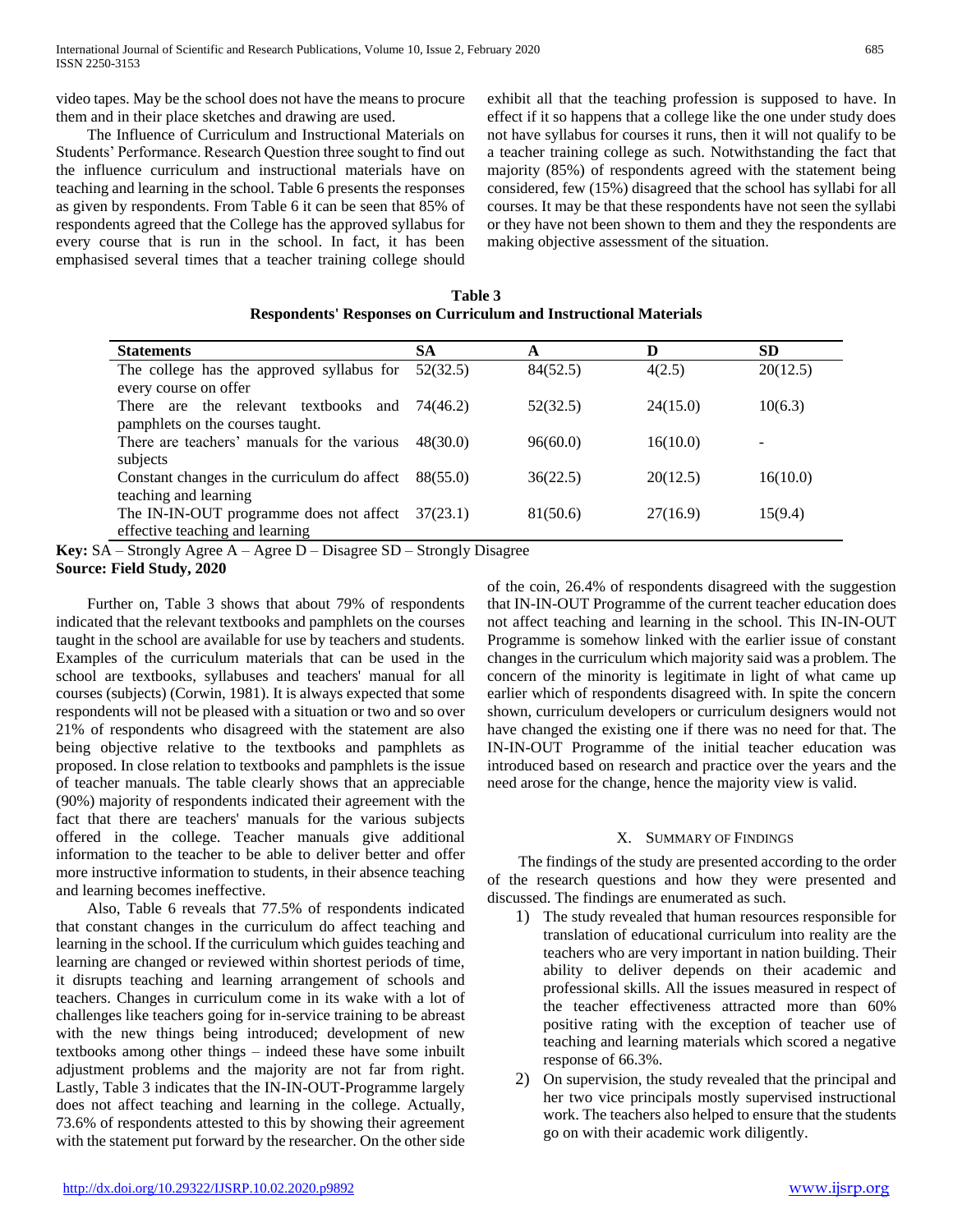- 3) Issues on discipline in the school are appreciable because the code of ethics and discipline that the College has is religiously applied and everybody respects that.
- 4) The study revealed that facilities in the library are adequate to facilitate smooth teaching and learning with few challenges in respect to the currently written textbooks and journals.
- 5) On the issues of teaching and learning materials the picture was not perfect. Respondents revealed that tutors did not use audio-visual materials but somehow used maps and charts. However, majority agreed that teachers use pictures, drawings and sketches in teaching and learning.
- 6) Finally, the study found that the issues on curriculum and instructional materials in the College were in order with some room for improvement because in all the instances, an average of 15% disagreed with the majority view and this cannot be discounted.

# XI. CONCLUSIONS

 On the basis of the findings of the study, the following conclusions are drawn. First and foremost, it could be concluded that if the qualification of the teachers at the college is good, it would go a long way to affect the efficiency of the teachers to perform up to expectation. In respect of that, it would enable the students to do well in their academic work.

 It was acknowledged that supervision is an effective tool which could put both teachers and students on their toes to abide by rules and regulations which influence academic excellence. It was therefore deduced from the study that the supervision in the college by the authority and the teachers had positive impact on the students' performance.

 Again, it was revealed by the students that the library impacted positively on the academic performance of students. Library is seen as the "power house" where books of various disciplines are kept for students' use. Therefore, students' patronage of the college's library went a long way to impact on teaching and learning.

 The teaching and learning materials are other factors which the study revealed that it influenced the effectiveness of teaching and learning at the college. As the teachers usually used the said materials in their lesson delivery, they were able to teach effectively and efficiently to the understanding of the students.

## XII. RECOMMENDATIONS

 From the findings of the study and the conclusions drawn from it, the following recommendations are made.

i. It has been found that most (73.3%) of the teachers had first degree and a few about 27% has post-graduate qualifications, this situation may seem to be normal but with a College of Education, it is not the best, hence it is recommended that those with first degrees should make efforts to upgrade themselves as such. The other factors considered under teacher effectiveness scored far above average it should be maintained and improved upon to sustain the standards put in place so far.

- ii. It was found that supervision in the College was at its best but there is always room for improvement because it is not everything that factored into the discussion on supervision that scored 100%, therefore, efforts must be made to improve on them,
- iii. On discipline, it is recommended the status quo should be maintained and improved, to enhance exemplary academic performance at all times.
- iv. In respect of the library and the facilities that are needed to make it play the supportive role it is playing, efforts should be made by the college authorities to order more up-to-date journals on educational practice to make teacher training in the college one of the best in Ghana.
- v. With TLMs, the College should ensure that the nonexisting ones like audio-visual materials are provided to make teaching and learning more enhanced than the present situation.
- vi. Finally, all rough edges that have to do with curriculum and instructional materials must be straightened.

# XIII. SUGGESTIONS FOR FURTHER RESEARCH

 Emerging from the discussion so far, the following are suggested for further studies on the topic:

- 1. The scope of the study set by the researcher did not allow him to use the entire student population for the research. However, further research work on the study can use the whole students' population for the work.
- 2. Other factors which the researcher did not investigate but could be of importance like feeding should be taken into consideration by a future researcher who would decide to carry out similar research work.
- 3. Again, a future researcher could also consider the frequent changes of the syllabus of the teacher training colleges and its influence on the teaching and learning on students.

#### ACKNOWLEDGEMENTS

 Mrs. Gloria Mensah Bonsu, Augustine Adjei, Mrs Joyce Arthur. Mrs. Vida Hammond (Mum), Archibald Hammond, Alfred Hammond, Herbert Hammond, Ebenezer Hammond and Emmanuel Hammond

#### **REFERENCES**

- [1] Aduonum, K. M. (23"' April, 2003). Democracy in educational reforms what are the goals. Ghanaian Times (No. 14048), p. I
- [2] Allemna, A. (1992). User education in university libraries in Ghana. Education Library Journal. 233 (1), 40-47.
- [3] Amoako, L. A. (1996): The plight of developing schools in Ghana, The Educator. Accra: Eddy Williams Ltd.
- [4] Andrew, C. (1994). Discipline in the classroom, A practical approach. A monograph
- [5] Antwi, M. K. (1992). Education, society and development in Ghana. Accra: Unimax Publisher Ltd.
- [6] Arends, R. I. (1991). Learning to teach. New York: McGraw-Hill Inc. Ary, D., Jacobs, L. C. & Razavieh, A. (1985). Introduction to research in Education. Boston: Holt, Rinehart and Winston Inc.